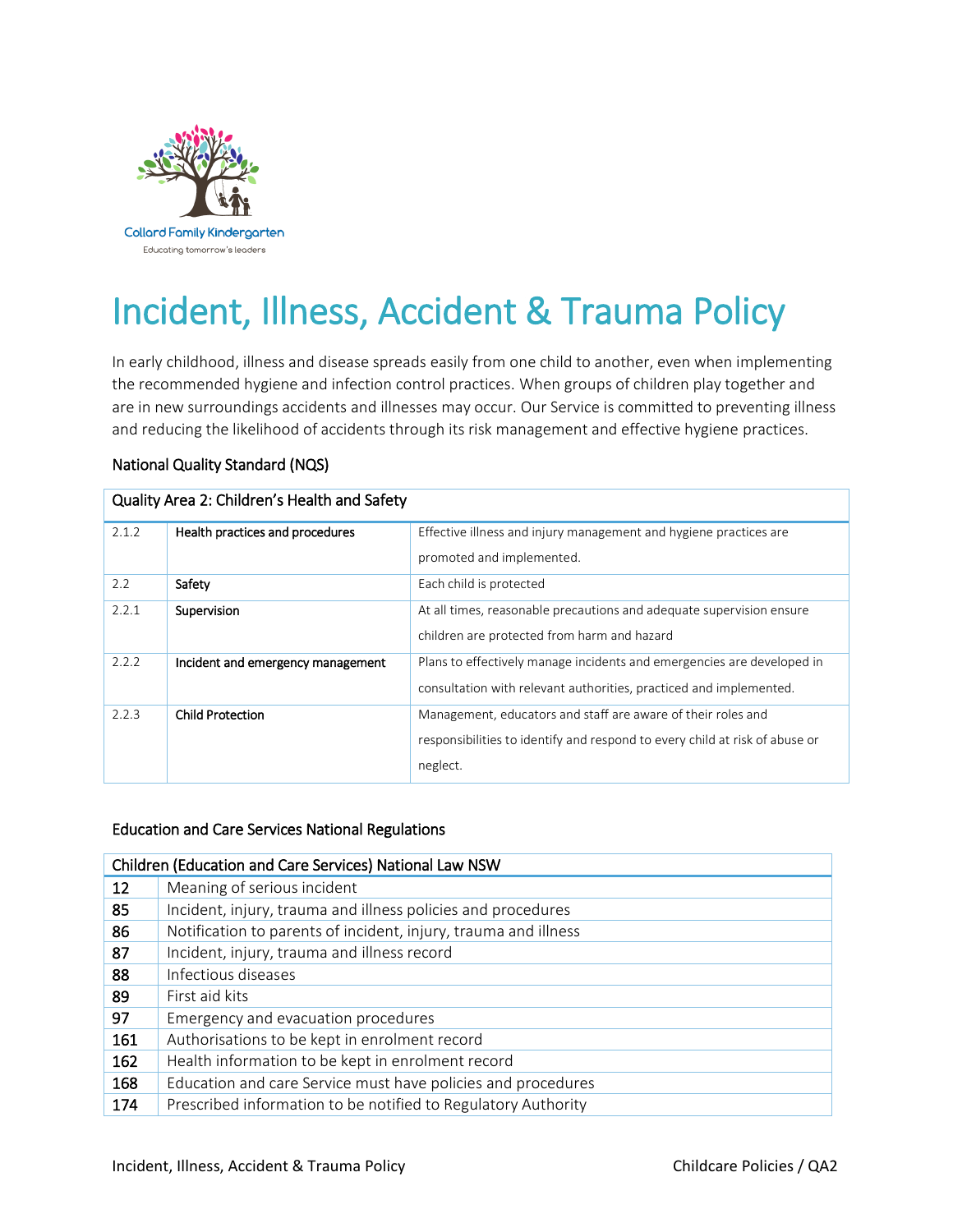## 176 Time to notify certain information to Regulatory Authority

## REALTED POLICIES

Administration of First Aid Policy Administration of Medication Policy Anaphylaxis Management Policy Asthma Management Policy Control of Infectious Disease Policy Diabetes Management Policy Epilepsy Policy Family Communication Policy Immunisation Policy Infectious Disease Policy Medical Conditions Policy Privacy and Confidentiality Policy Record Keeping and Retention Policy Road Safety Policy

# PURPOSE

Educators have a duty of care to respond to and manage illnesses, accidents, incidents & trauma that occur at the Service to ensure the safety and wellbeing of children, educators and visitors. This policy will guide educators to manage illness and prevent injury and the spread of infectious diseases.

## **SCOPE**

This policy applies to children, families, staff, management and visitors of the Service.

## IDENTIFYING SIGNS AND SYPTOMS OF ILLNESS

Early Childhood Educators and Management are not doctors and are unable to diagnose an illness of infectious disease. To ensure the symptoms are not infectious and minimise the spread of an infection medical advice is required to ensure a safe and healthy environment.

Symptoms indicating illness may include:

- Behaviour that is unusual for the individual child
- High Temperature or Fevers
- Loose bowels
- Faeces with grey, pale or contains blood
- Vomiting
- Discharge from the eye or ear
- Skin that display rashes, blisters, spots, crusty or weeping sores
- Loss of appetite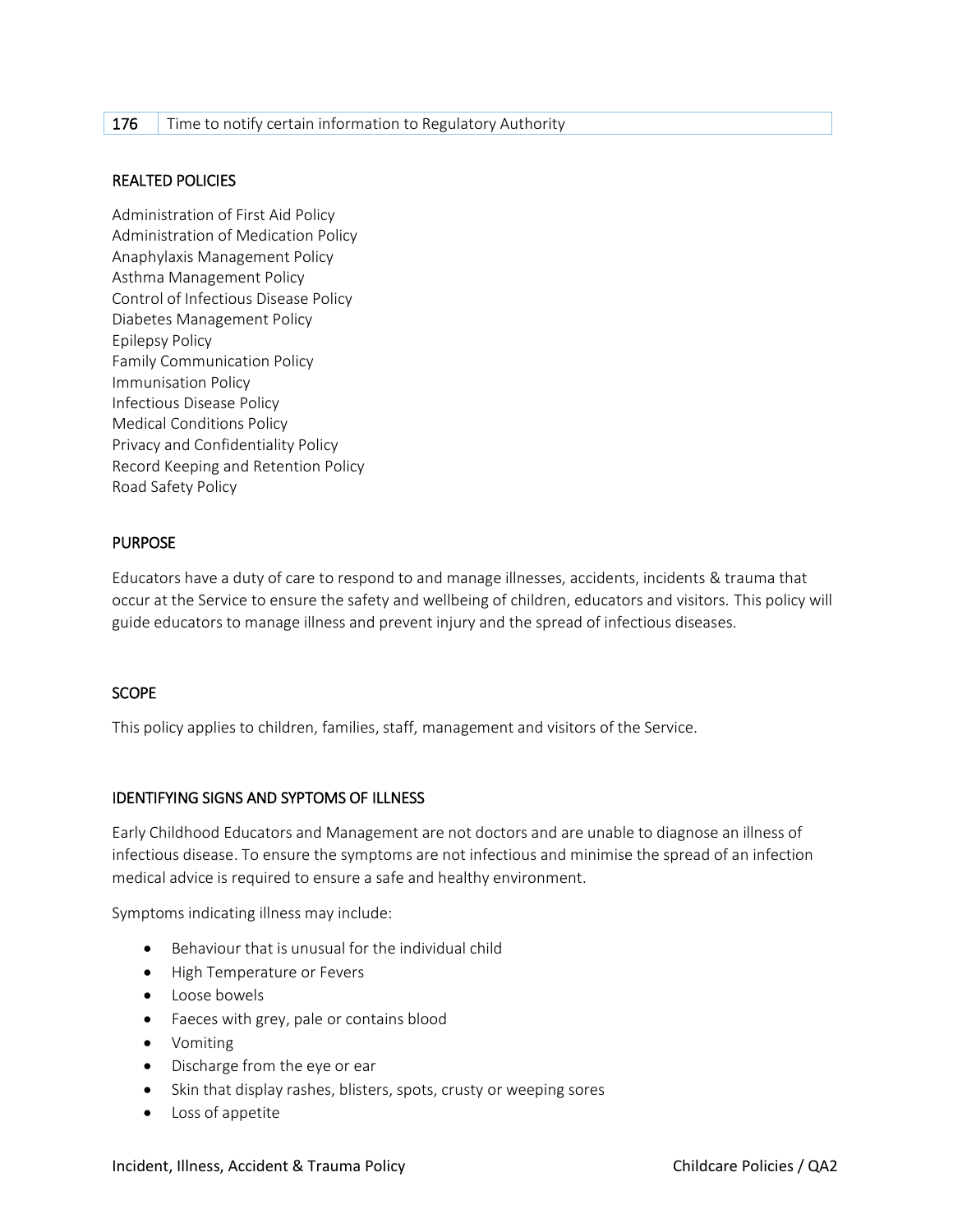- Dark urine
- Headaches
- Stiff muscles or joint pain
- Continuous scratching of scalp or skin
- Difficult in swallowing or complaining of a sore throat
- Persistent, prolonged or severe coughing
- Difficulty breathing

# High Temperatures or Fevers

Children get fevers or temperatures for all kinds of reasons. Most fevers and the illnesses that cause them last only a few days. But sometimes a fever will last much longer, and might be the sign of an underlying chronic or long-term illness or disease.

Recognised authorities define a child's normal temperature will range between 36.0°C and 37.0°C, this will often depend on the age of the child and the time of day.

Any child with a high fever or temperature reaching 38°C or higher will not be permitted to attend the Service until 24 hours after the temperature/fever has subsided.

# Methods to reduce a child's temperature or fever

- Encourage the child to drink plenty of water (small sips), unless there are reasons why the child is only allowed limited fluids
- Remove excessive clothing (shoes, socks, jumpers, pants etc.) Educators will need to be mindful of cultural beliefs.
- Sponge lukewarm water on the child's forehead, back of neck and exposed areas of skin
- If requested by a parent or emergency contact person, staff may administer Paracetamol (Panadol or Neurofen) in an attempt to bring the temperature down, however, a parent or emergency contact person must still collect the child.
- The child's temperature, time, medication, dosage and the staff member's name will be recorded in the Illness Folder, and the parent asked to sign the Medication Authorisation Form on arrival

## When a child has a high temperature or fever

- Educators will notify parents when a child registers a temperature of 38°C or higher.
- The child will need to be collected from the Service and will not permitted back for a further 24 hours after the child's last temperature
- Educators will complete an illness, Accident & Trauma record and note down any other symptoms that may have developed along with the temperature (for example, a rash, vomiting, etc.)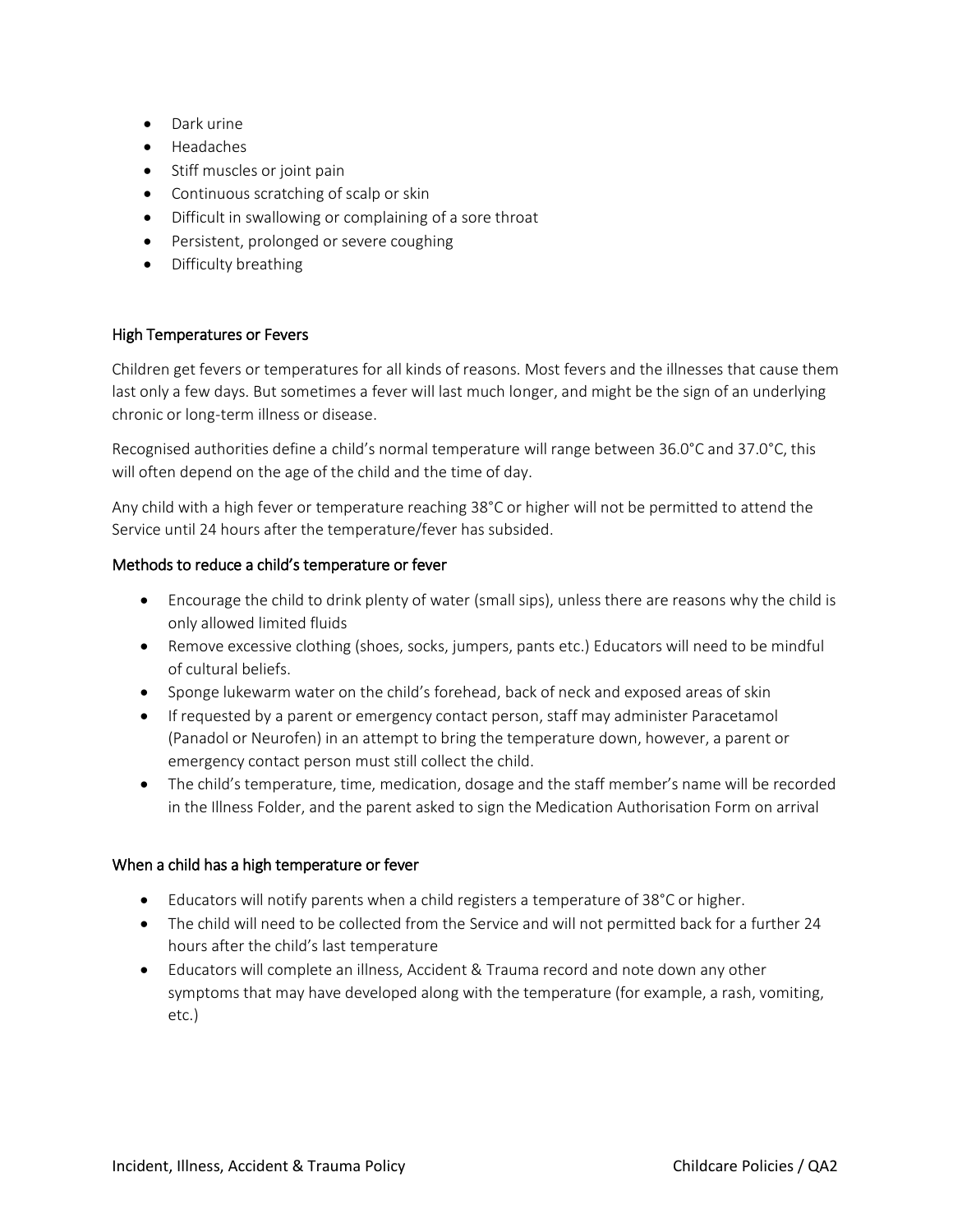# Dealing with colds/flu (running nose)

Colds are the most common cause of illness in children and adults. There are more than 200 types of viruses that can cause the common cold. Symptoms include a runny or blocked nose, sneezing and coughing, watery eyes, headache, a mild sore throat and possibly a slight fever.

Nasal discharge may start clear, but can become thicker and turn yellow or green over a day or so. Up to a quarter of young children with a cold may have an ear infection as well, but this happens less often as the child grows older. Watch for any new or more severe symptoms—these may indicate other, more serious infections. Infants are protected from colds for about the first 6 months of life by antibodies from their mothers. After this, infants and young children are very susceptible to colds because they are not immune, they have close contact with adults and other children, they cannot practice good personal hygiene, and their smaller nose and ear passages are easily blocked. It is not unusual for children to have five or more colds a year, and children in education and care Services may have as many as 8–12 colds a year.

As children get older, and as they are exposed to greater numbers of children, they get fewer colds each year because of increased immunity. By 3 years of age, children who have been in group care since infancy have the same number of colds, or fewer, as children who are cared for only at home.

Management have the right to send to children home if they appear unwell due to a cold or general illness. Children can become distressed and lethargic when unwell. With discharge coming from the children's nose and coughing, can lead to germs spreading to other children, Educators, toys and equipment. Management will assess each individual case prior to sending the child home.

## Diarrhoea and Vomiting (Gastroenteritis)

Gastroenteritis (or 'gastro') is a general term for an illness of the digestive system. Typical symptoms include abdominal cramps, diarrhoea and vomiting. In many cases, it does not need treatment, and symptoms disappear in a few days.

Gastroenteritis can cause dehydration because of the large amount of fluid lost through vomiting and diarrhoea. A person suffering from severe gastroenteritis may need fluids intravenously.

If a child has diarrhoea and/or vomiting whilst at the Service, Management will notify parents or emergency contact to collect the child immediately. If the Service has 2 more cases of gastroenteritis, the Public Health Unit must be notified.

Children that have had diarrhoea and/or vomiting will be asked to stay away from the Service for 48 hours after symptoms have ceased to reduce infection transmission as symptoms can develop again after 24 hours in many instances.

## Infectious causes of gastroenteritis include:

- Viruses such as rotavirus, adenoviruses and norovirus
- Bacteria such as Campylobacter, Salmonella and Shigella
- Bacterial toxins such as staphylococcal toxins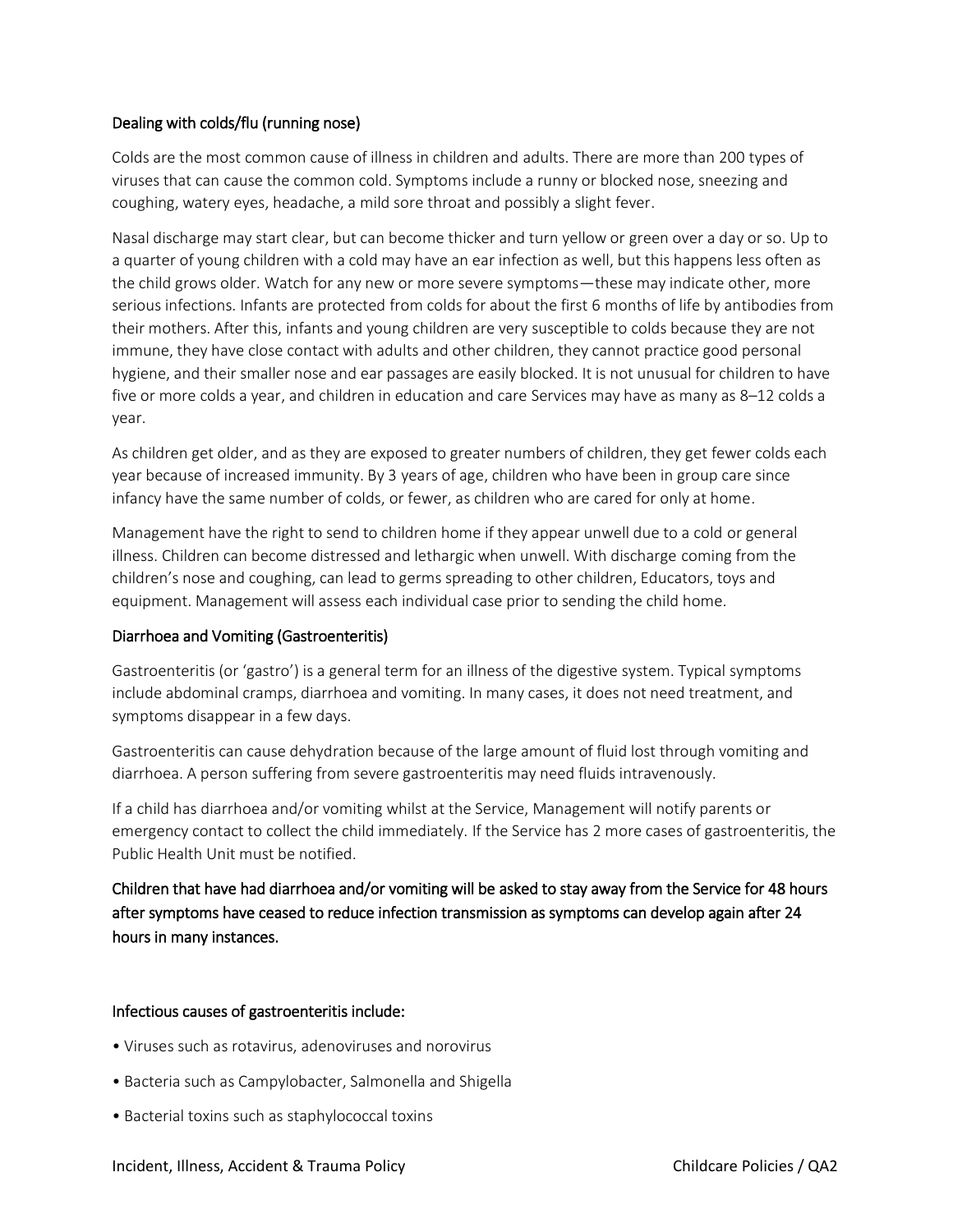• Parasites such as Giardia and Cryptosporidium.

#### Non-infectious causes of gastroenteritis include:

- Medication such as antibiotics
- Chemical exposure such as zinc poisoning
- Introducing solid foods to a young child
- Anxiety or emotional stress.

The exact cause of infectious diarrhoea can only be diagnosed by laboratory tests of faecal specimens. In mild, uncomplicated cases of diarrhoea, doctors do not routinely conduct faecal testing.

Children with diarrhoea who also vomit or refuse extra fluids should see a doctor. In severe cases, hospitalisation may be needed. The parent and doctor will need to know the details of the child's illness while the child was at the education and care Service.

Children, educators and staff with infectious diarrhoea and/or vomiting will be excluded until the diarrhoea and/or vomiting has stopped for at least 48 hours.

Please note: if there is a gastroenteritis outbreak at the Service, children will be excluded from the Service until the diarrhoea and/or vomiting has stopped and the family are able to get a medical clearance from their doctor.

#### Serious Injury, Incident or Trauma

Regulations require the Approved Provider or Nominated Supervisor to notify Regulatory Authorities within 24 hours of any serious incident at the Service. The definition of serious incidents that must be notified to the regulatory author is:

a) The death of a child:

- (i) While being educated and cared for by an Education and Care Service or
- (ii) Following an incident while being educated and cared for by an Education and Care Service.

(b) Any incident involving serious injury or trauma to, or illness of, a child while being educated and cared for by an Education and Care Service, which:

(i) A reasonable person would consider required urgent medical attention from a registered medical practitioner or

(ii) For which the child attended, or ought reasonably to have attended, a hospital. For example: whooping cough, broken limb and anaphylaxis reaction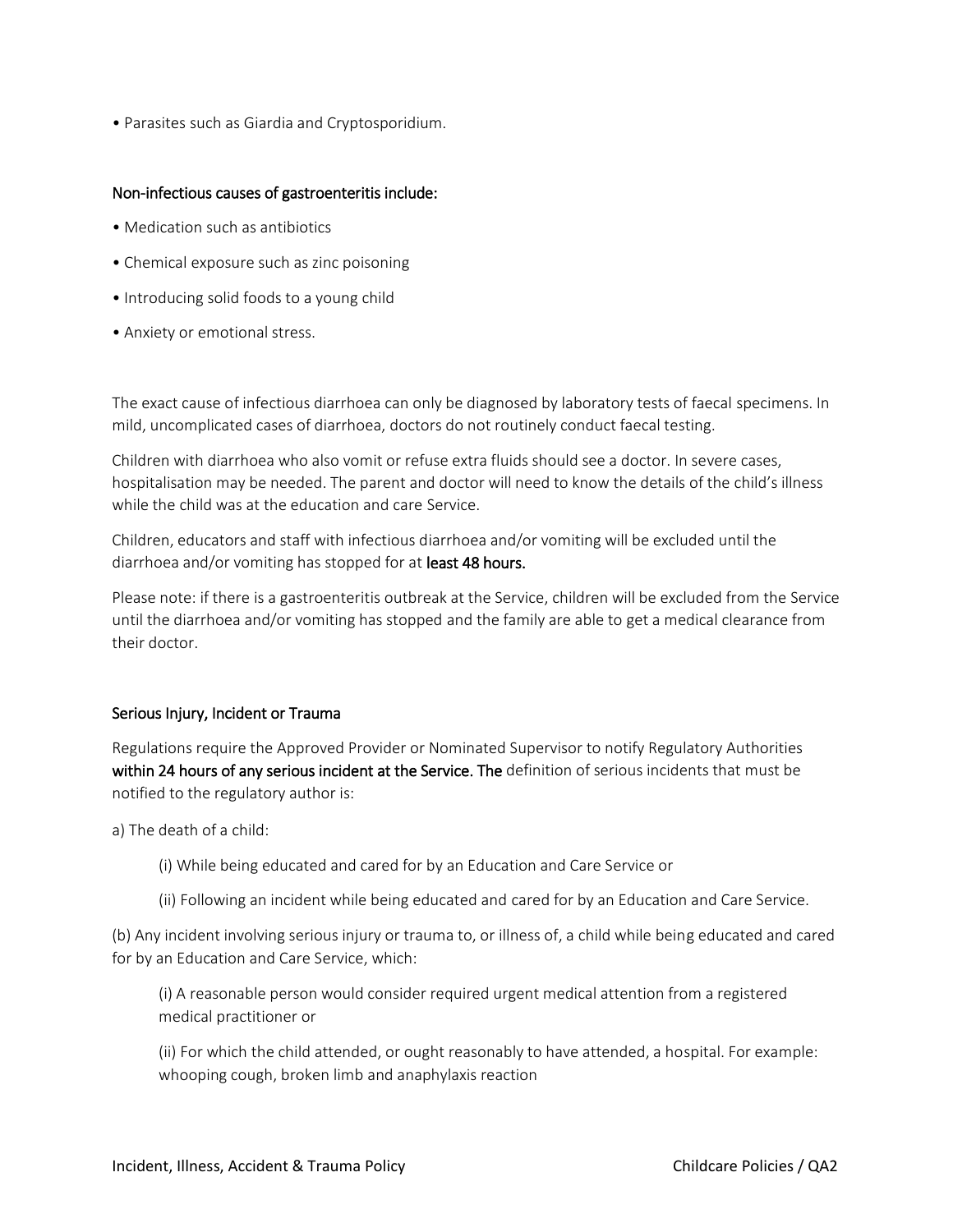(c) Any incident where the attendance of emergency services at the Education and Care Service premises was sought, or ought reasonably to have been sought

(d) Any circumstance where a child being educated and cared for by an Education and Care Service

(i) Appears to be missing or cannot be accounted for or

(ii) Appears to have been taken or removed from the Education and Care Service premises in a manner that contravenes these regulations or

(iii) Is mistakenly locked in or locked out of the Education and Care Service premises or any part of the premises.

# A serious incident should be documented as an incident, injury, trauma and illness record as soon as possible and within 24 hours of the incident, with any evidence attached.

Trauma defines the impact of an event or a series of events during which a child feels helpless and pushed beyond their ability to cope. There are a range of different events that might be traumatic to a child, including accidents, injuries, serious illness, natural disasters, war, terrorist attacks, assault, and threats of violence, domestic violence, neglect or abuse. Parental or cultural trauma can also have a traumatising influence on children. This definition firmly places trauma into a developmental context.

'Trauma changes the way children understand their world, the people in it and where they belong.' [Australian Childhood Foundation 2010] Making space for learning: Trauma informed practice in schools.

Trauma can disrupt the relationships a child has with their parents, educators and staff who care for them. It can transform children's language skills, physical and social development and the ability to manage their emotions and behaviour.

Behavioural Response in Babies and Toddlers who have experienced trauma may include:

- Avoidance of eye contact
- Loss of physical skills such as rolling over, sitting, crawling and walking
- Fear of going to sleep, especially when alone
- Nightmares
- Loss of appetite
- Making very few sounds
- Increased crying and general distress
- Unusual aggression
- Constantly on the move with no quiet times
- Sensitivity to noises.

Behavioural responses for Pre-School aged children who have experiences trauma may include:

- New or increased clingy behaviour such as constantly following a parent, carer or staff around
- Anxiety when separated from parents or carers
- New problems with skills like sleeping, eating, going to the toilet and paying attention

#### Incident, Illness, Accident & Trauma Policy Childcare Policies / QA2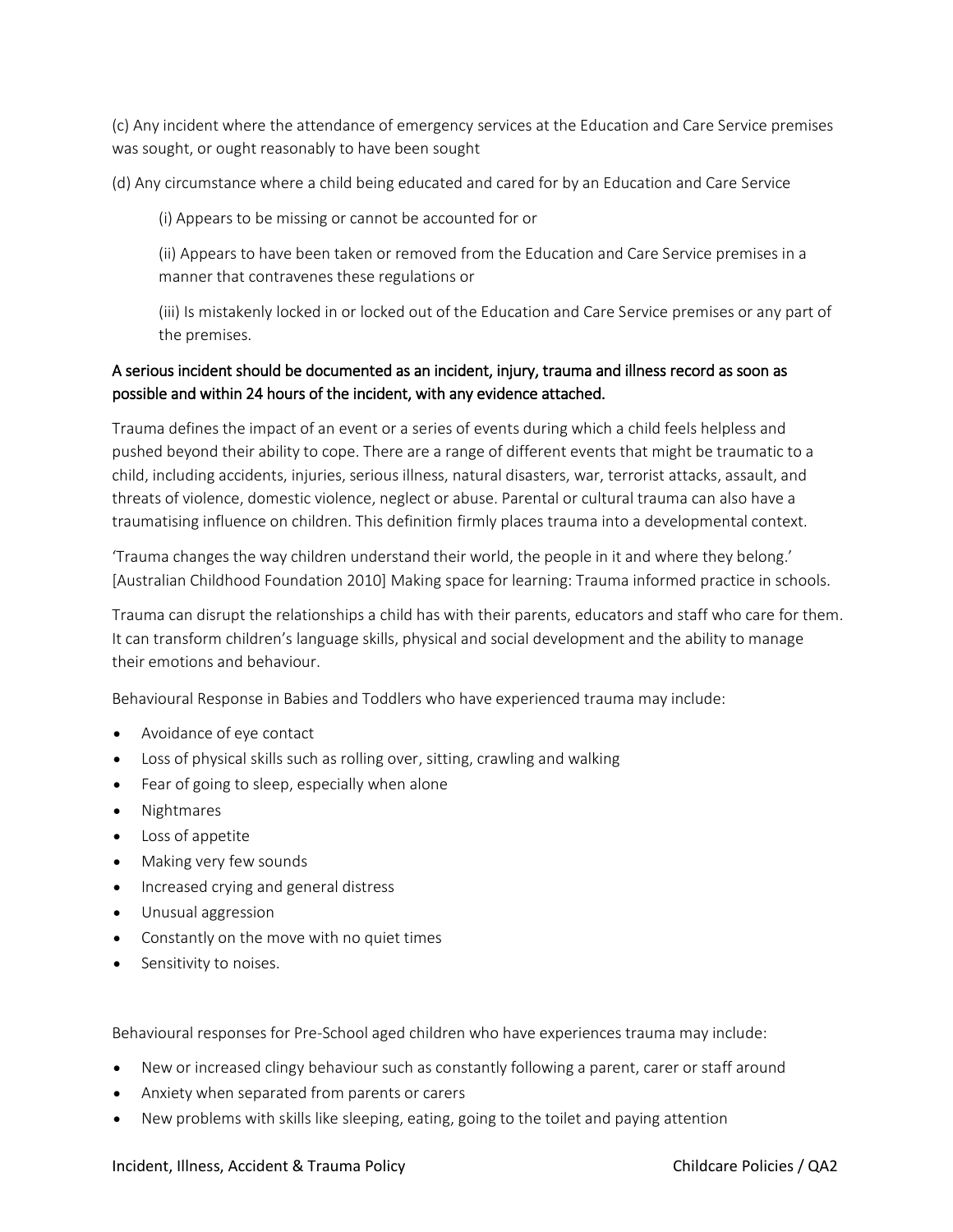- Shutting down and withdrawing from everyday experiences
- Difficulties enjoying activities
- Being more jumpy or easily frightened
- Physical complaints with no known cause such as stomach pains and headaches
- Blaming themselves and thinking the trauma was their fault.

Children who have experienced traumatic events often need help to adjust into the way they are feeling. When parents, Educators and staff take the time to listen, talk and play they may find children start to tell or show how they are feeling. Providing children with time and space lets them know you are available and care about them.

It is important for Educators to be patient when dealing with a child who has experienced a traumatic event. It takes time to understand how to respond to a child's needs and often their behaviour before parents, educators and staff work out the best ways to support a child. It is imperative to evoke a child's behaviour may be a response to the traumatic event rather than just 'naughty' or 'difficult' behaviour. It is common for a child to provisionally go backwards in their behaviour or become 'clingy' and dependent. This is one of the ways children try to manage their experiences.

Educators can assist children dealing with trauma by:

- Observing the behaviours and feelings of a child and the ways you have responded and what was most helpful in case of future difficulties.
- Creating a 'relaxation' space with familiar and comforting toys and objects children can use when they are having a difficult time.
- Having quiet time such as reading a story about feelings together.
- Trying different types of play that focus on expressing feelings (e.g. drawing, playing with play dough, dress-ups and physical games such as trampolines).
- Helping children understand their feelings by using reflecting statements (e.g. 'you look sad/angry right now, I wonder if you need some help?').

There are a number of ways for parents, Educators and staff to reduce their own stress and maintain awareness so they continue to be effective when offering support to children who have experienced traumatic events.

Strategies to assist Families, Educators and Staff may include:

• Taking time to calm yourself when you have a strong emotional response. This may mean walking away from a situation for a few minutes or handing over to another carer or staff member if possible.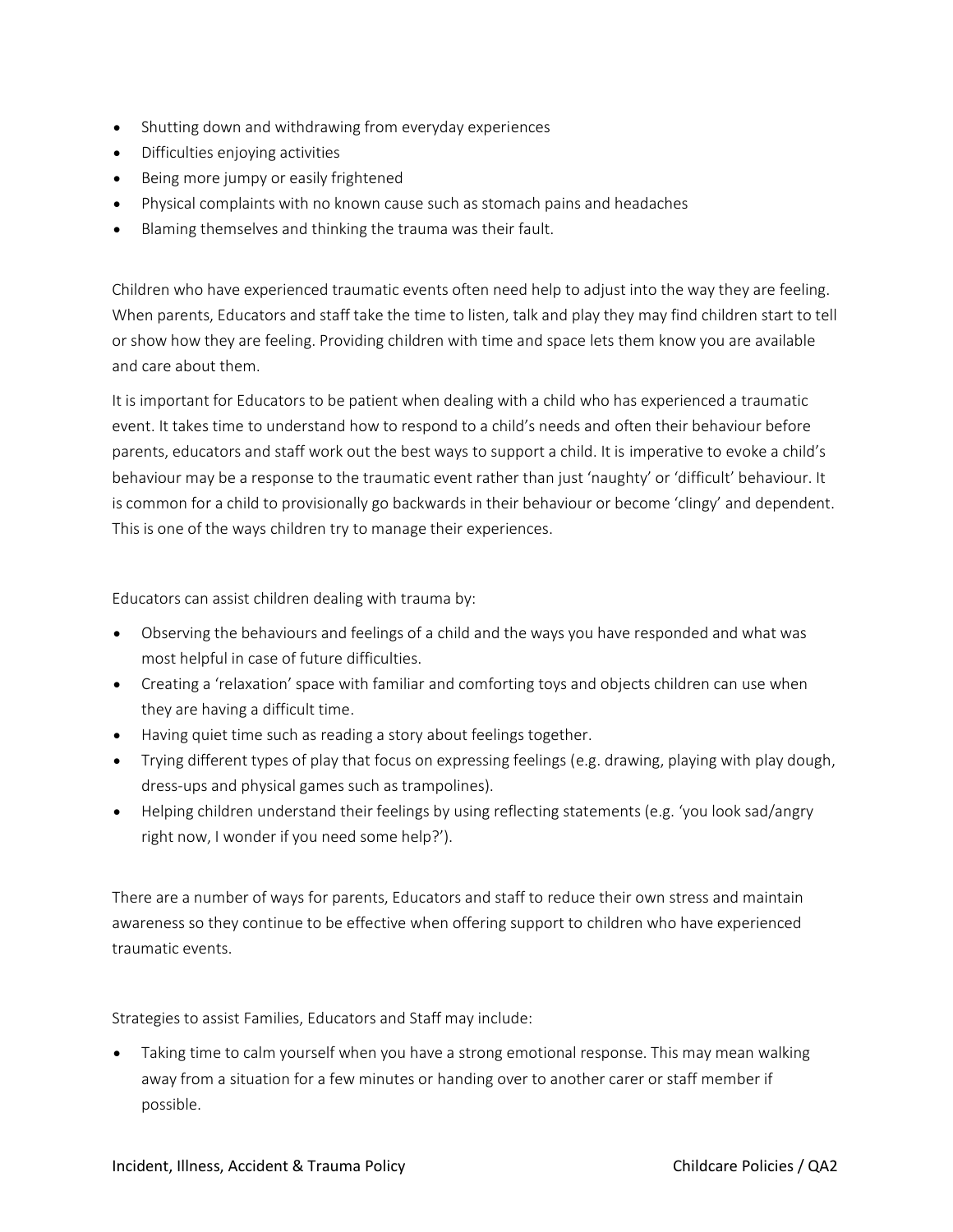- Planning ahead with a range of possibilities in case difficult situations occur.
- Remembering to find ways to look after yourself, even if it is hard to find time or you feel other things are more important. Taking time out helps adults be more available to children when they need support.
- Using supports available to you within your relationships (e.g., family, friends, colleagues).
- Identifying a supportive person to talk to about your experiences. This might be your family doctor or another health professional.

Living or working with traumatised children can be demanding - be aware of your own responses and seek support from management when required.

# IMPLEMENTATION

We have a duty of care to ensure that all children, educators, carers, families, management, volunteers and visitors are provided with a high level of protection during the hours of the Service's operation. Infections are by far the most common cause of fever in children. In general, a fever is nature's response to infection, and can actually help the body fight infection.

#### Management/Nominated Supervisor/Responsible Person will ensure:

- Service policies and procedures are adhered to at all times
- Parents or Guardians are notified as soon as practicable no later than 24 hours of the illness, accident or trauma occurring.
- To complete an Illness, accident or trauma record accurately and without deferral
- First aid kits are easily accessible and recognised where children are present at the Service and during excursions.
- First aid, anaphylaxis management training and asthma management training is current and updated
- Adults or children who are ill are excluded for the appropriate period.
- Staff and children always practice appropriate hand hygiene.
- Appropriate cleaning practices are followed.
- Educators or Staff who have diarrhoea do not prepare food for others.
- To keep cold food cold (below 5 °C) and hot food hot (above 60°C) to discourage the growth of bacteria.
- First aid kits are suitably prepared and checked on a monthly basis (First Aid Kit Record)
- Incident, Injury, Trauma and Illness Records are completed accurately as soon as practicable following the incident
- That if the incident, situation or event presents imminent or severe risk to the health, safety and wellbeing of any person present at the Service or if an ambulance was called in response to the emergency (not as a precaution) the regulatory authority will be notified within 24 hours of the incident.
- Parents are notified of any infectious diseases circulating the Service within 24 hours of detection

#### Incident, Illness, Accident & Trauma Policy Childcare Policies / QA2